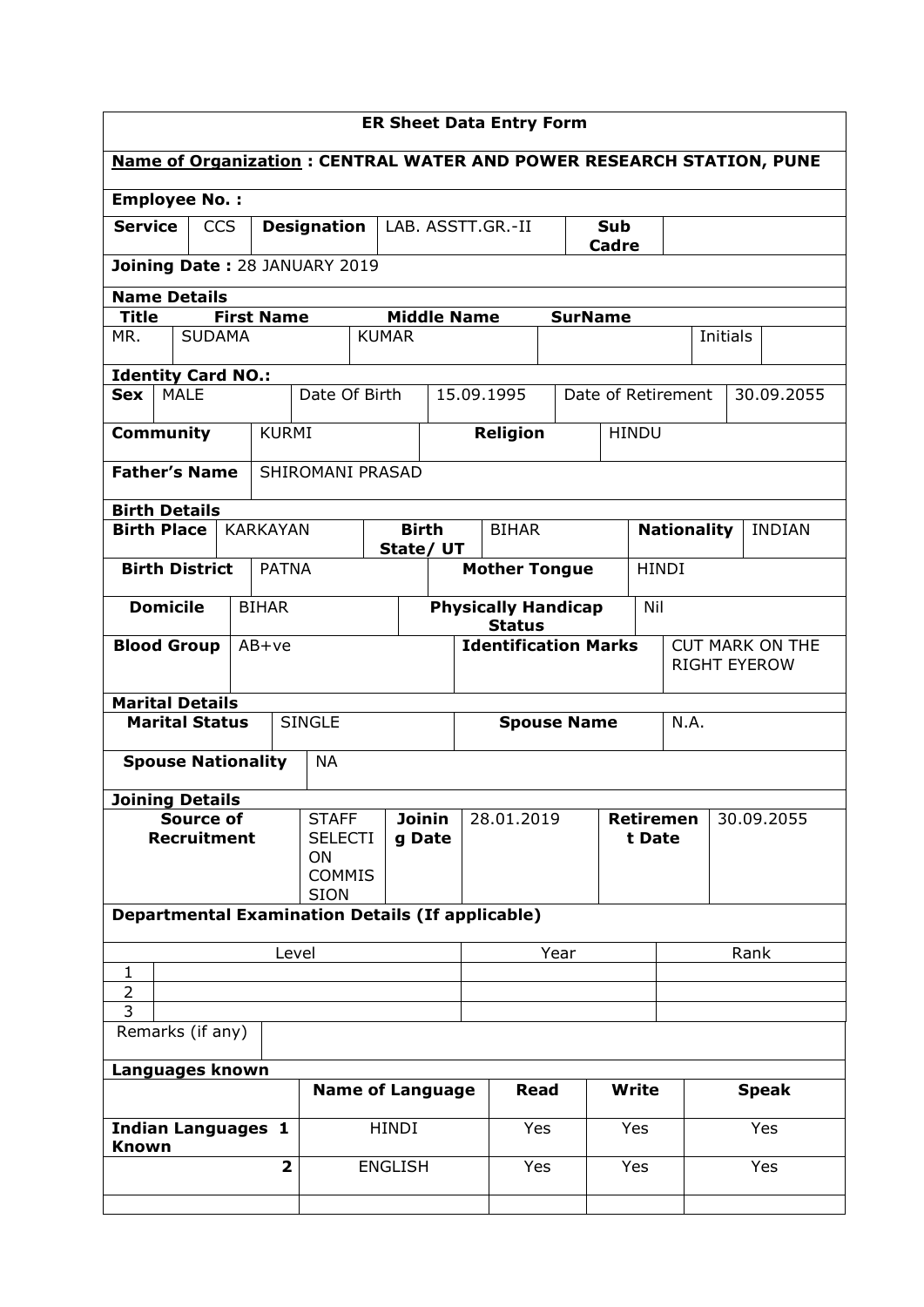| <b>Foreign Languages</b><br>Known |  |  |
|-----------------------------------|--|--|
|                                   |  |  |
|                                   |  |  |
| -                                 |  |  |
|                                   |  |  |

## Details of deputation (if applicable)

| Name of the Office | Post held at that<br>time in parent office | Name of post<br>selected for<br>deputation | Period of deputation |      |  |  |  |
|--------------------|--------------------------------------------|--------------------------------------------|----------------------|------|--|--|--|
|                    |                                            |                                            | Since                | From |  |  |  |
|                    |                                            |                                            |                      |      |  |  |  |

## Details of Foreign Visit

| SI.<br>No. | Place of Visit | Date of<br>visit | Post held at<br>that time | Whether it<br>is a | Details of visit |
|------------|----------------|------------------|---------------------------|--------------------|------------------|
|            |                |                  |                           | personal or        |                  |
|            |                |                  |                           | official visit     |                  |
|            |                |                  |                           |                    |                  |

## Transfer/Posting Detail (if applicable)

| Place                         |                               |                 | Period of posting |                 |              |                         |                                                                                                           |  |  |  |
|-------------------------------|-------------------------------|-----------------|-------------------|-----------------|--------------|-------------------------|-----------------------------------------------------------------------------------------------------------|--|--|--|
|                               |                               |                 |                   | Since           |              |                         | From                                                                                                      |  |  |  |
|                               |                               |                 |                   |                 |              |                         |                                                                                                           |  |  |  |
|                               |                               |                 |                   |                 |              |                         |                                                                                                           |  |  |  |
|                               |                               |                 |                   |                 |              |                         |                                                                                                           |  |  |  |
|                               |                               |                 |                   |                 |              |                         |                                                                                                           |  |  |  |
|                               |                               |                 |                   |                 |              |                         |                                                                                                           |  |  |  |
|                               |                               |                 |                   |                 |              |                         |                                                                                                           |  |  |  |
|                               |                               |                 |                   |                 |              |                         |                                                                                                           |  |  |  |
|                               |                               |                 |                   |                 |              |                         | Qualification (Use extra photocopy sheets for multi qualifications, experience, training, awards details) |  |  |  |
| Qualification                 |                               |                 | <b>Discipline</b> |                 |              | <b>Specialization 1</b> |                                                                                                           |  |  |  |
| B.SC. (Honours)               |                               | <b>PHYSICS</b>  |                   |                 |              |                         | <b>PHYSICS</b>                                                                                            |  |  |  |
|                               |                               |                 |                   |                 |              |                         |                                                                                                           |  |  |  |
| Year                          |                               | <b>Division</b> |                   | CGPA / % Marks  |              |                         | <b>Specialization 2</b>                                                                                   |  |  |  |
| 2015                          |                               |                 |                   |                 | 67.13        |                         |                                                                                                           |  |  |  |
|                               |                               |                 |                   |                 |              |                         |                                                                                                           |  |  |  |
| <b>Institution</b>            |                               |                 | <b>University</b> |                 | <b>Place</b> |                         | Country                                                                                                   |  |  |  |
| NRI COLLEGE                   |                               |                 | <b>MAGADH</b>     | <b>BODHGAYA</b> |              |                         | <b>INDIA</b>                                                                                              |  |  |  |
| BIHARSHERIF(NALANDA)          |                               |                 | <b>UNIVERSITY</b> |                 |              |                         |                                                                                                           |  |  |  |
|                               |                               |                 |                   |                 |              |                         |                                                                                                           |  |  |  |
| <b>Experience</b>             |                               |                 |                   |                 |              |                         |                                                                                                           |  |  |  |
| <b>Type of Posting</b>        | <b>Level</b>                  |                 |                   |                 |              |                         |                                                                                                           |  |  |  |
| On Probation                  | Group c                       |                 |                   |                 |              |                         |                                                                                                           |  |  |  |
| <b>Designation</b>            | <b>Present Position</b>       |                 |                   |                 |              |                         |                                                                                                           |  |  |  |
| Laboratory Assistant Grade-II | Laboratory Assistant Grade-II |                 |                   |                 |              |                         |                                                                                                           |  |  |  |
| Ministry                      | <b>Department</b>             |                 |                   |                 |              |                         |                                                                                                           |  |  |  |